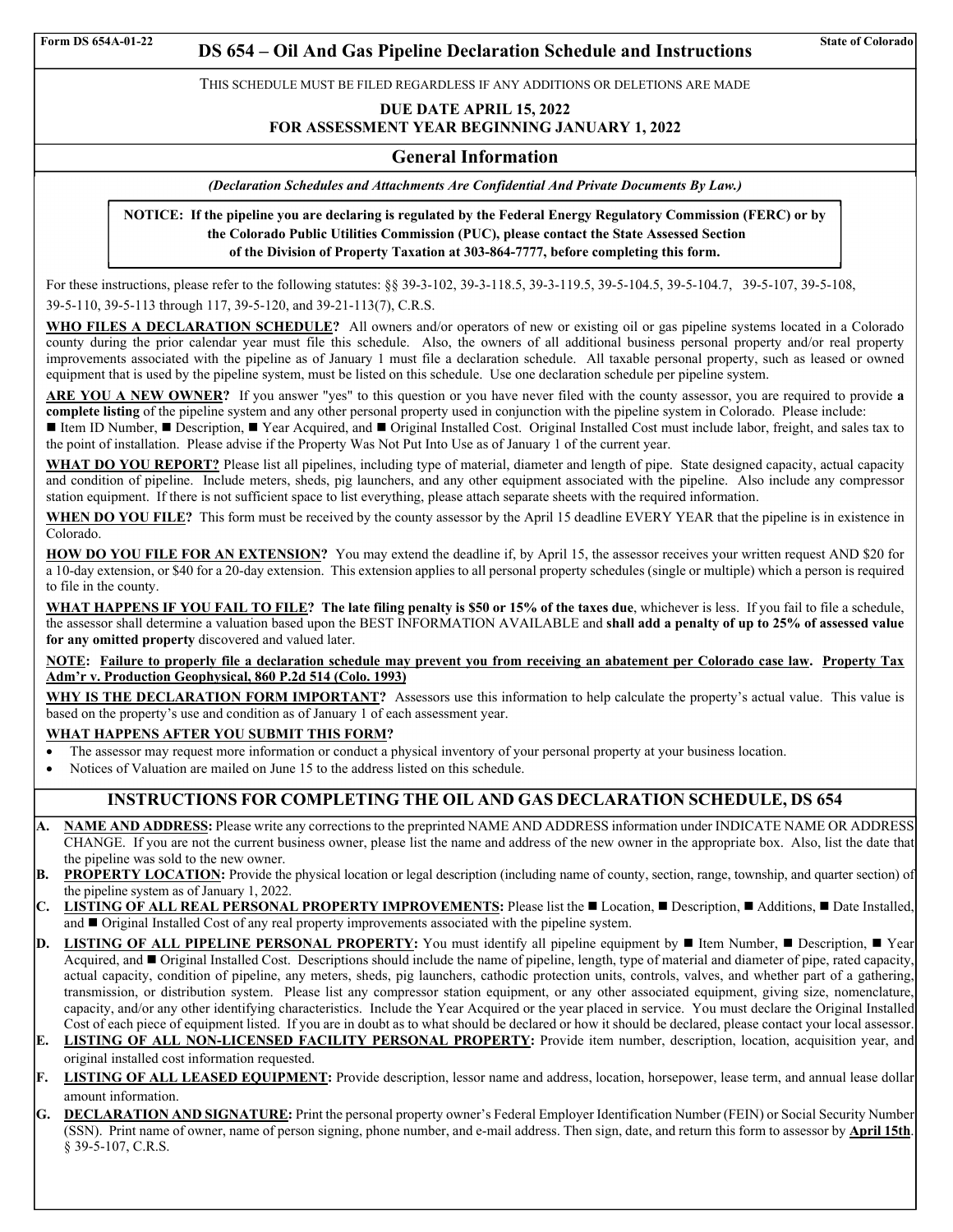| Form DS 654-61-22 |
|-------------------|
|-------------------|

## **State of Colorado**

| DS 654 – Oil And Gas Pipeline |                                                       |                                                        |                                          |                 |                       |                                                            |
|-------------------------------|-------------------------------------------------------|--------------------------------------------------------|------------------------------------------|-----------------|-----------------------|------------------------------------------------------------|
|                               |                                                       |                                                        | <b>Declaration Schedule</b>              |                 | <b>Oil PIN Number</b> | Pers. Prop. PIN Number                                     |
|                               |                                                       |                                                        | Confidential                             |                 |                       |                                                            |
| B.A. Code                     | T.A Code                                              | Schedule/Acct#                                         | <b>Assessment Date</b>                   | <b>Due Date</b> |                       | <b>RETURN TO COUNTY ASSESSOR</b>                           |
|                               |                                                       |                                                        | 1/1/2022                                 | 4/15/2022       |                       | County                                                     |
| corrections)                  | A. NAME AND MAILING ADDRESS: (Indicate any changes or | <b>INDICATE NAME OR ADDRESS CHANGE:</b>                |                                          |                 |                       |                                                            |
|                               |                                                       |                                                        |                                          |                 |                       |                                                            |
|                               |                                                       |                                                        |                                          |                 |                       |                                                            |
|                               |                                                       |                                                        |                                          |                 |                       |                                                            |
|                               |                                                       | <b>B. PHYSICAL LOCATION OR LEGAL DESCRIPTION AS OF</b> |                                          |                 |                       | IF YOU ARE NOT THE CURRENT PIPELINE OWNER, PLEASE LIST THE |
|                               | JANUARY 1 ASSESSMENT DATE:                            |                                                        | NAME AND ADDRESS OF THE NEW OWNER BELOW: |                 |                       |                                                            |
|                               |                                                       |                                                        |                                          |                 |                       |                                                            |
|                               |                                                       |                                                        |                                          |                 |                       |                                                            |
|                               |                                                       |                                                        |                                          |                 |                       |                                                            |
|                               |                                                       |                                                        |                                          |                 |                       | Date Sold:                                                 |

## **C. LISTING OF REAL PROPERTY IMPROVEMENT (Use extra sheet if necessary)**

| <b>LOCATION</b> | <b>DESCRIPTION</b> | <b>ADDITIONS</b> | DATE<br><b>INSTALLED</b> | ORIGINAL<br><b>INSTALLED COST</b> |
|-----------------|--------------------|------------------|--------------------------|-----------------------------------|
|                 |                    |                  |                          |                                   |
|                 |                    |                  |                          |                                   |
|                 |                    |                  |                          |                                   |
|                 |                    |                  |                          |                                   |

# **D. ITEMIZED LISTING OF PERSONAL PROPERTY:**

| Item   | Pipeline | Pipeline | Pipeline | Diameter | Rated    | Actual   | Pipeline  | Year | Original       |
|--------|----------|----------|----------|----------|----------|----------|-----------|------|----------------|
| Number | Name     | Length   | Material | Of Pipe  | Capacity | Capacity | Condition | Acq. | Installed Cost |
|        |          |          |          |          |          |          |           |      |                |
|        |          |          |          |          |          |          |           |      |                |
|        |          |          |          |          |          |          |           |      |                |
|        |          |          |          |          |          |          |           |      |                |
|        |          |          |          |          |          |          |           |      |                |
|        |          |          |          |          |          |          |           |      |                |
|        |          |          |          |          |          |          |           |      |                |
|        |          |          |          |          |          |          |           |      |                |
|        |          |          |          |          |          |          |           |      |                |
|        |          |          |          |          |          |          |           |      |                |
|        |          |          |          |          |          |          |           |      |                |
|        |          |          |          |          |          |          |           |      |                |
|        |          |          |          |          |          |          |           |      |                |
|        |          |          |          |          |          |          |           |      |                |